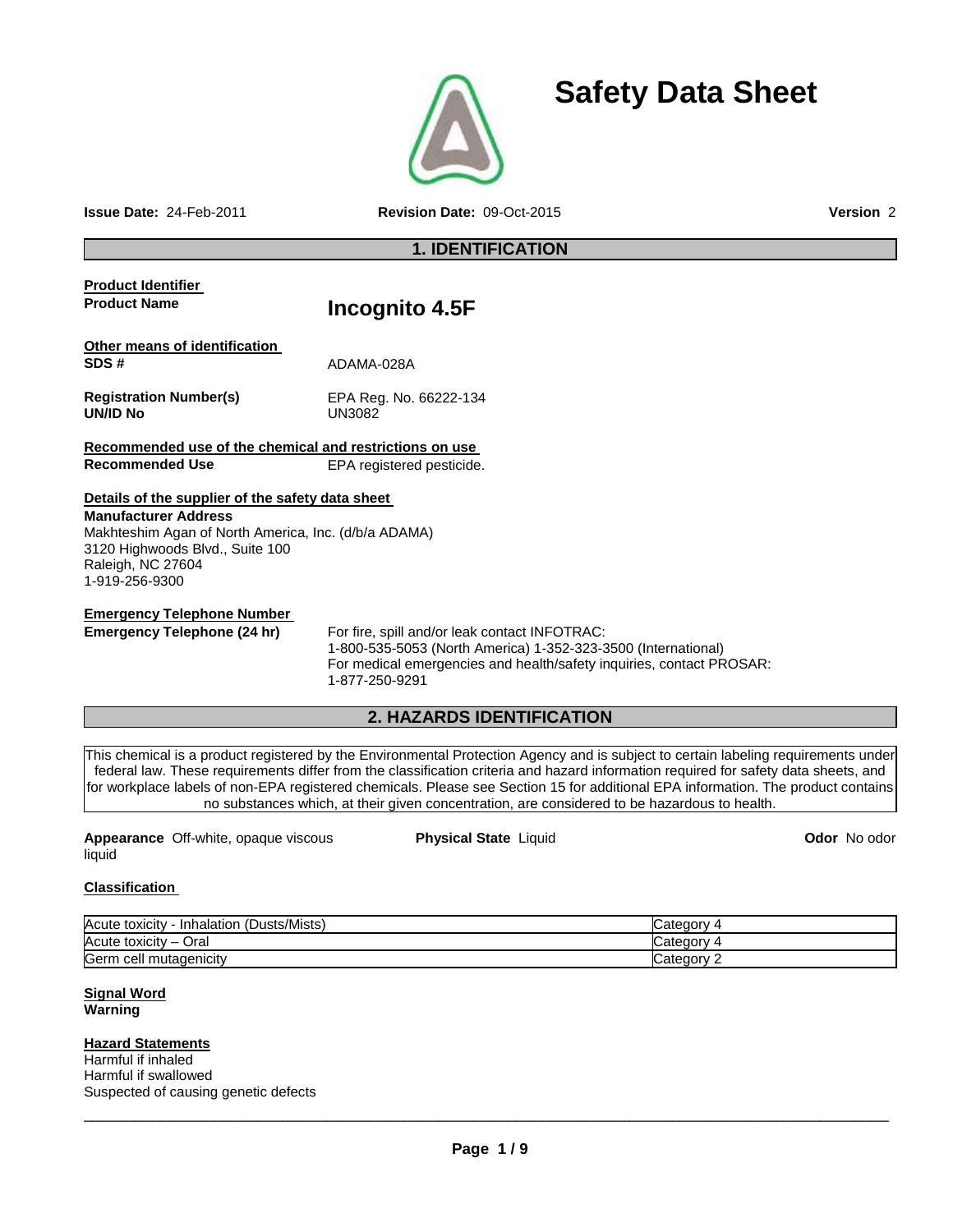

# **Precautionary Statements - Prevention**

Obtain special instructions before use Do not handle until all safety precautions have been read and understood Use personal protective equipment as required Avoid breathing dust/fume/gas/mist/vapors/spray Use only outdoors or in a well-ventilated area Wash face, hands and any exposed skin thoroughly after handling Do not eat, drink or smoke when using this product

## **Precautionary Statements - Response**

If exposed or concerned: Get medical advice/attention IF INHALED: Remove victim to fresh air and keep at rest in a position comfortable for breathing IF SWALLOWED: Call a poison center/ doctor if you feel unwell Rinse mouth

#### **Precautionary Statements - Storage**

Store locked up

#### **Precautionary Statements - Disposal**

Dispose of contents/container to an approved waste disposal plant

#### **Other Hazards**

Very toxic to aquatic life with long lasting effects

# **3. COMPOSITION/INFORMATION ON INGREDIENTS**

| Chemical<br>Name  | . .<br>CAS<br>.No        | W.<br>- 04<br>7Ω.                                                                  |
|-------------------|--------------------------|------------------------------------------------------------------------------------|
| hiophanate-methyl | -05-8<br>ີ 3564-ປ<br>. . | $\sim$ $\sim$ $\sim$<br>$ -$<br>,,,,<br>$^{\prime\prime}$<br>πл.<br>$\cdot$<br>. . |

\*\*If Chemical Name/CAS No is "proprietary" and/or Weight-% is listed as a range, the specific chemical identity and/or percentage of composition has been withheld as a trade secret.\*\*

# **4. FIRST-AID MEASURES**

| IF exposed or if you feel unwell: Call a POISON CENTER or doctor/physician. When<br>possible, have the product container or label with you when calling a poison control center<br>or doctor or going for treatment.        |
|-----------------------------------------------------------------------------------------------------------------------------------------------------------------------------------------------------------------------------|
| IF IN EYES: Rinse cautiously with water for several minutes. Remove contact lenses, if<br>present and easy to do. Continue rinsing. If eye irritation persists: Get medical<br>advice/attention.                            |
| IF ON SKIN (or hair): Remove/Take off immediately all contaminated clothing. Wash skin<br>with soap and water. If skin irritation or rash occurs: Get medical advice/attention. Wash<br>contaminated clothing before reuse. |
|                                                                                                                                                                                                                             |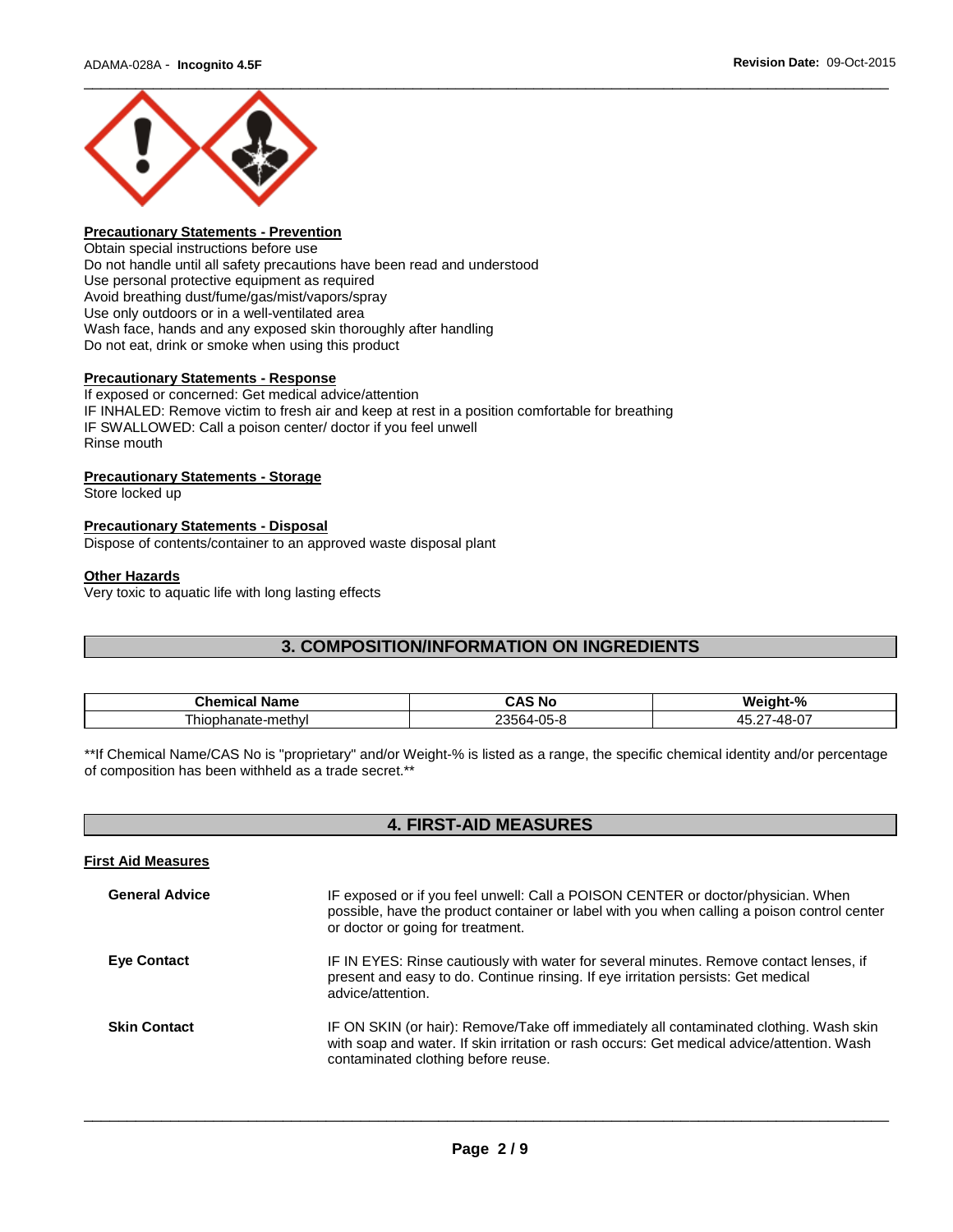| <b>Inhalation</b>                   | Remove victim to fresh air and keep at rest in a position comfortable for breathing. Give<br>oxygen if breathing is difficult. If breathing has stopped, call 911, give artificial respiration.<br>Call a physician if you feel unwell. |
|-------------------------------------|-----------------------------------------------------------------------------------------------------------------------------------------------------------------------------------------------------------------------------------------|
| Ingestion                           | Clean mouth with water and drink afterwards plenty of water. Never give anything by mouth<br>to an unconscious person. Do not induce vomiting without medical advice. Immediately call<br>a poison center or doctor/physician.          |
| Most important symptoms and effects |                                                                                                                                                                                                                                         |
| <b>Symptoms</b>                     | May cause an allergic skin reaction. Harmful if inhaled.                                                                                                                                                                                |
|                                     | Indication of any immediate medical attention and special treatment needed                                                                                                                                                              |
| <b>Notes to Physician</b>           | Treat symptomatically.                                                                                                                                                                                                                  |

# **5. FIRE-FIGHTING MEASURES**

#### **Suitable Extinguishing Media**

Dry chemical. Carbon dioxide (CO2). Foam. Water spray (fog). Sand/earth.

**Unsuitable Extinguishing Media** Not determined.

#### **Specific Hazards Arising from the Chemical**

Product is not flammable.

#### **Hazardous Combustion Products** None known.

## **Protective equipment and precautions for firefighters**

As in any fire, wear self-contained breathing apparatus pressure-demand, MSHA/NIOSH (approved or equivalent) and full protective gear. Evacuate area of unprotected personnel. Remain upwind of fire to avoid hazardous vapors and decomposition products. Prevent runoff from fire control or dilution from entering streams, sewers, or drinking water supply.

# **6. ACCIDENTAL RELEASE MEASURES**

#### **Personal precautions, protective equipment and emergency procedures**

| <b>Personal Precautions</b>      | Wear protective clothing as described in Section 8 of this safety data sheet. Isolate hazard<br>area. Keep unnecessary and unprotected personnel from entering.     |
|----------------------------------|---------------------------------------------------------------------------------------------------------------------------------------------------------------------|
| <b>Environmental Precautions</b> | Prevent from entering into soil, ditches, sewers, waterways and/or groundwater. See<br>Section 12, Ecological Information. See Section 13: DISPOSAL CONSIDERATIONS. |

#### **Methods and material for containment and cleaning up**

| <b>Methods for Containment</b> | Prevent further leakage or spillage if safe to do so.                                                                                                                                                                 |
|--------------------------------|-----------------------------------------------------------------------------------------------------------------------------------------------------------------------------------------------------------------------|
| <b>Methods for Clean-Up</b>    | Cover liquid spill with sand, earth or other non-combustible absorbent material. Sweep up<br>and shovel into suitable containers for disposal. Dispose of in accordance with federal,<br>state and local regulations. |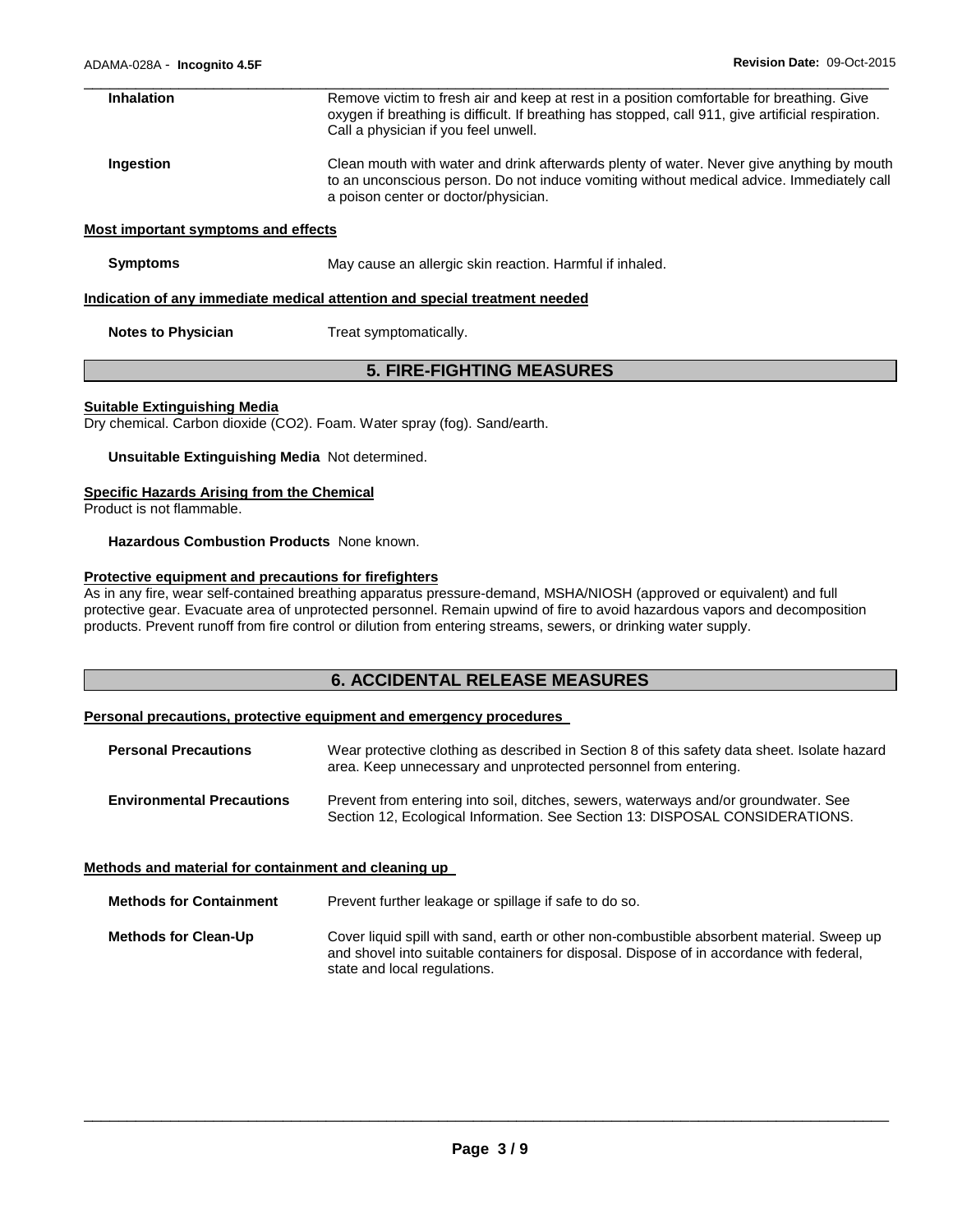## \_\_\_\_\_\_\_\_\_\_\_\_\_\_\_\_\_\_\_\_\_\_\_\_\_\_\_\_\_\_\_\_\_\_\_\_\_\_\_\_\_\_\_\_\_\_\_\_\_\_\_\_\_\_\_\_\_\_\_\_\_\_\_\_\_\_\_\_\_\_\_\_\_\_\_\_\_\_\_\_\_\_\_\_\_\_\_\_\_\_\_\_\_ **7. HANDLING AND STORAGE**

#### **Precautions for safe handling**

**Advice on Safe Handling** Handle in accordance with good industrial hygiene and safety practice. Use personal protective equipment as required. Wash face, hands, and any exposed skin thoroughly after handling. Do not eat, drink or smoke when using this product. Avoid contact with skin, eyes or clothing. Use only outdoors or in a well-ventilated area. Do not breathe dust/fume/gas/mist/vapors/spray. Obtain special instructions before use. Do not handle until all safety precautions have been read and understood. Contaminated work clothing should not be allowed out of the workplace.

#### **Conditions for safe storage, including any incompatibilities**

| <b>Storage Conditions</b>  | Keep container tightly closed and store in a cool, dry and well-ventilated place. Do not<br>contaminate water, food, or feed by storage or disposal. Keep/store only in original<br>container. Protect container from physical damage. Store at ambient conditions. Store<br>locked up. |
|----------------------------|-----------------------------------------------------------------------------------------------------------------------------------------------------------------------------------------------------------------------------------------------------------------------------------------|
| <b>Packaging Materials</b> | Do not reuse container.                                                                                                                                                                                                                                                                 |
| Incompatible Materials     | None known based on information supplied.                                                                                                                                                                                                                                               |

# **8. EXPOSURE CONTROLS/PERSONAL PROTECTION**

| <b>Exposure Guidelines</b> | This product, as supplied, does not contain any hazardous materials with occupational<br>exposure limits established by the region specific regulatory bodies |  |  |
|----------------------------|---------------------------------------------------------------------------------------------------------------------------------------------------------------|--|--|
|                            |                                                                                                                                                               |  |  |

#### **Appropriate engineering controls**

**Engineering Controls** Please refer to the product label. Use only with adequate ventilation. Use process enclosures, local exhaust ventilation, or other engineering controls to keep worker exposure to airborne contaminants below any recommended or statutory limits.

#### **Individual protection measures, such as personal protective equipment**

| <b>Eye/Face Protection</b>      | Wear safety glasses with side shields (or goggles).                                                                                                                                                                                                                                                                                                                                                                                                                                                                                                                                                |  |
|---------------------------------|----------------------------------------------------------------------------------------------------------------------------------------------------------------------------------------------------------------------------------------------------------------------------------------------------------------------------------------------------------------------------------------------------------------------------------------------------------------------------------------------------------------------------------------------------------------------------------------------------|--|
| <b>Skin and Body Protection</b> | Wear appropriate clothing to prevent repeated or prolonged skin contact. Wear long-<br>sleeved shirt, long pants, and shoes plus socks. Use chemical resistant gloves, such as<br>P.V.C., butyl-rubber, nitrile-rubber, or neoprene.                                                                                                                                                                                                                                                                                                                                                               |  |
| <b>Respiratory Protection</b>   | NIOSH-approved respirator or mask in the absence of adequate ventilation.                                                                                                                                                                                                                                                                                                                                                                                                                                                                                                                          |  |
|                                 | General Hygiene Considerations Handle in accordance with good industrial hygiene and safety practice. Wash face, hands<br>and any exposed skin thoroughly after handling. Take off all contaminated clothing and<br>wash it before reuse. Discard clothing and other absorbent materials that have been<br>drenched or heavily contaminated with this product's concentrate. Do not reuse them.<br>Follow manufacturer's instructions for cleaning and maintaining PPE. If no such instructions<br>for washables, use detergent and hot water. Keep and wash PPE separately from other<br>laundry. |  |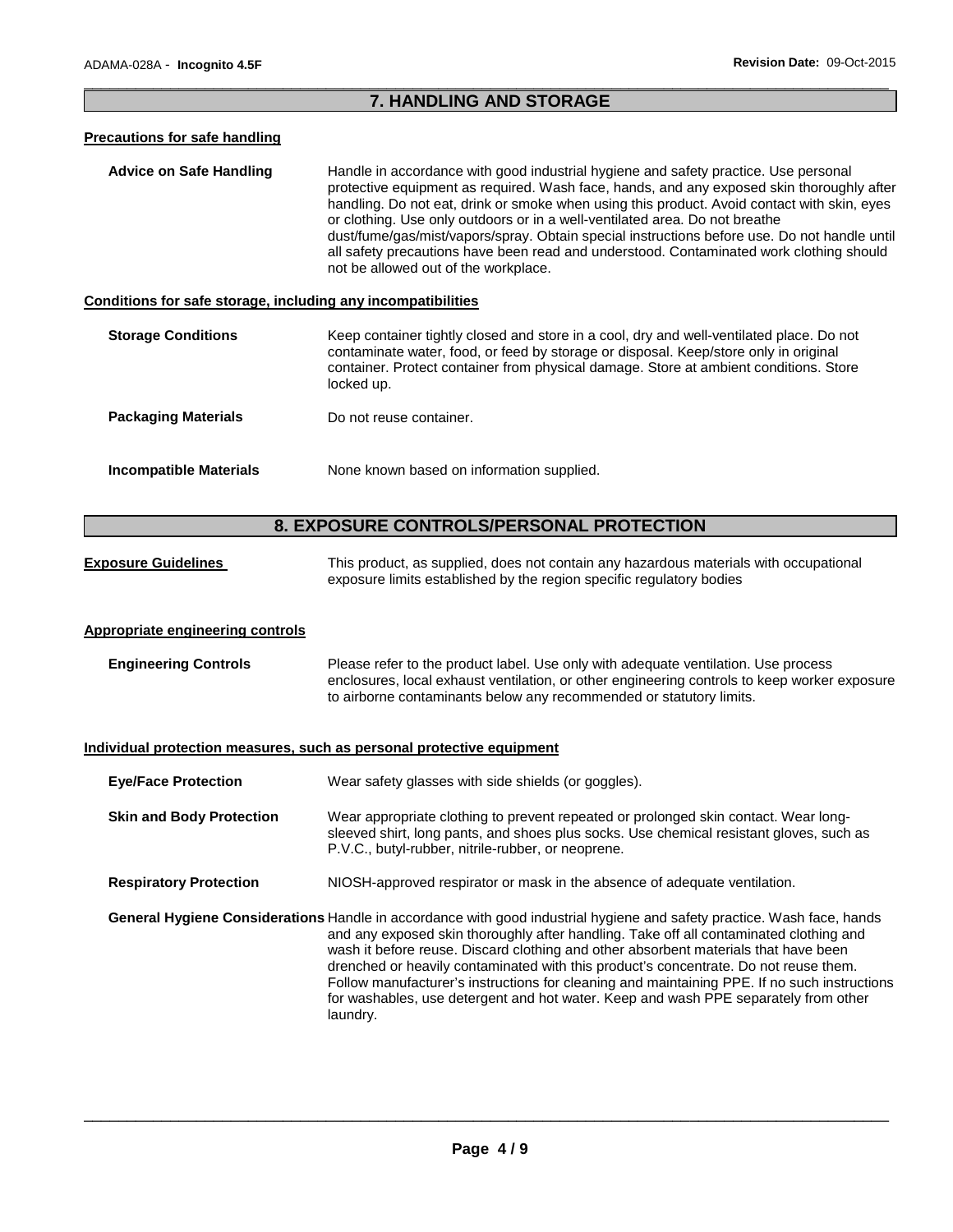## \_\_\_\_\_\_\_\_\_\_\_\_\_\_\_\_\_\_\_\_\_\_\_\_\_\_\_\_\_\_\_\_\_\_\_\_\_\_\_\_\_\_\_\_\_\_\_\_\_\_\_\_\_\_\_\_\_\_\_\_\_\_\_\_\_\_\_\_\_\_\_\_\_\_\_\_\_\_\_\_\_\_\_\_\_\_\_\_\_\_\_\_\_ **9. PHYSICAL AND CHEMICAL PROPERTIES**

## **Information on basic physical and chemical properties**

| <b>Physical State</b><br>Appearance<br>Color                                                                                                                                                                                                                                                                                                                                                                                                                                                                                                                                                                                          | Liquid<br>Off-white, opaque viscous liquid<br>Off-white/opaque                                                                                                                                                                                                                                                                                                                | Odor<br><b>Odor Threshold</b>   | No odor<br>Not determined |
|---------------------------------------------------------------------------------------------------------------------------------------------------------------------------------------------------------------------------------------------------------------------------------------------------------------------------------------------------------------------------------------------------------------------------------------------------------------------------------------------------------------------------------------------------------------------------------------------------------------------------------------|-------------------------------------------------------------------------------------------------------------------------------------------------------------------------------------------------------------------------------------------------------------------------------------------------------------------------------------------------------------------------------|---------------------------------|---------------------------|
| <b>Property</b><br>рH<br><b>Melting Point/Freezing Point</b><br><b>Boiling Point/Boiling Range</b><br><b>Flash Point</b><br><b>Evaporation Rate</b><br><b>Flammability (Solid, Gas)</b><br><b>Upper Flammability Limits</b><br><b>Lower Flammability Limit</b><br><b>Vapor Pressure</b><br><b>Vapor Density</b><br><b>Specific Gravity</b><br><b>Water Solubility</b><br>Solubility in other solvents<br><b>Partition Coefficient</b><br><b>Auto-ignition Temperature</b><br><b>Decomposition Temperature</b><br><b>Kinematic Viscosity</b><br><b>Dynamic Viscosity</b><br><b>Explosive Properties</b><br><b>Oxidizing Properties</b> | Values<br>$5.0 - 6.0$<br>Not applicable<br>$\sim$ 100 °C / ~212 °F<br>Not applicable<br>Not determined<br>Liquid-not applicable<br>Not available<br>Not available<br>Not determined<br>Not determined<br>1.1652<br>Dispersible<br>Not determined<br>Not determined<br>Not available<br>Not determined<br>Not determined<br>Not determined<br>Not determined<br>Not determined | Remarks • Method<br>$(1=Water)$ |                           |
| <b>Bulk Density</b>                                                                                                                                                                                                                                                                                                                                                                                                                                                                                                                                                                                                                   | 1.62 $g/ml$ (9.69 lb/gal)                                                                                                                                                                                                                                                                                                                                                     |                                 |                           |

# **10. STABILITY AND REACTIVITY**

## **Reactivity**

Not reactive under normal conditions.

#### **Chemical Stability**

Stable under recommended storage conditions.

#### **Possibility of Hazardous Reactions**

None under normal processing.

**Hazardous Polymerization** Hazardous polymerization does not occur.

## **Conditions to Avoid**

Keep out of reach of children. Contamination.

#### **Incompatible Materials**

None known based on information supplied.

#### **Hazardous Decomposition Products**

None known.

# **11. TOXICOLOGICAL INFORMATION**

## **Information on likely routes of exposure**

**Product Information** 

**Eye Contact Avoid contact with eyes.**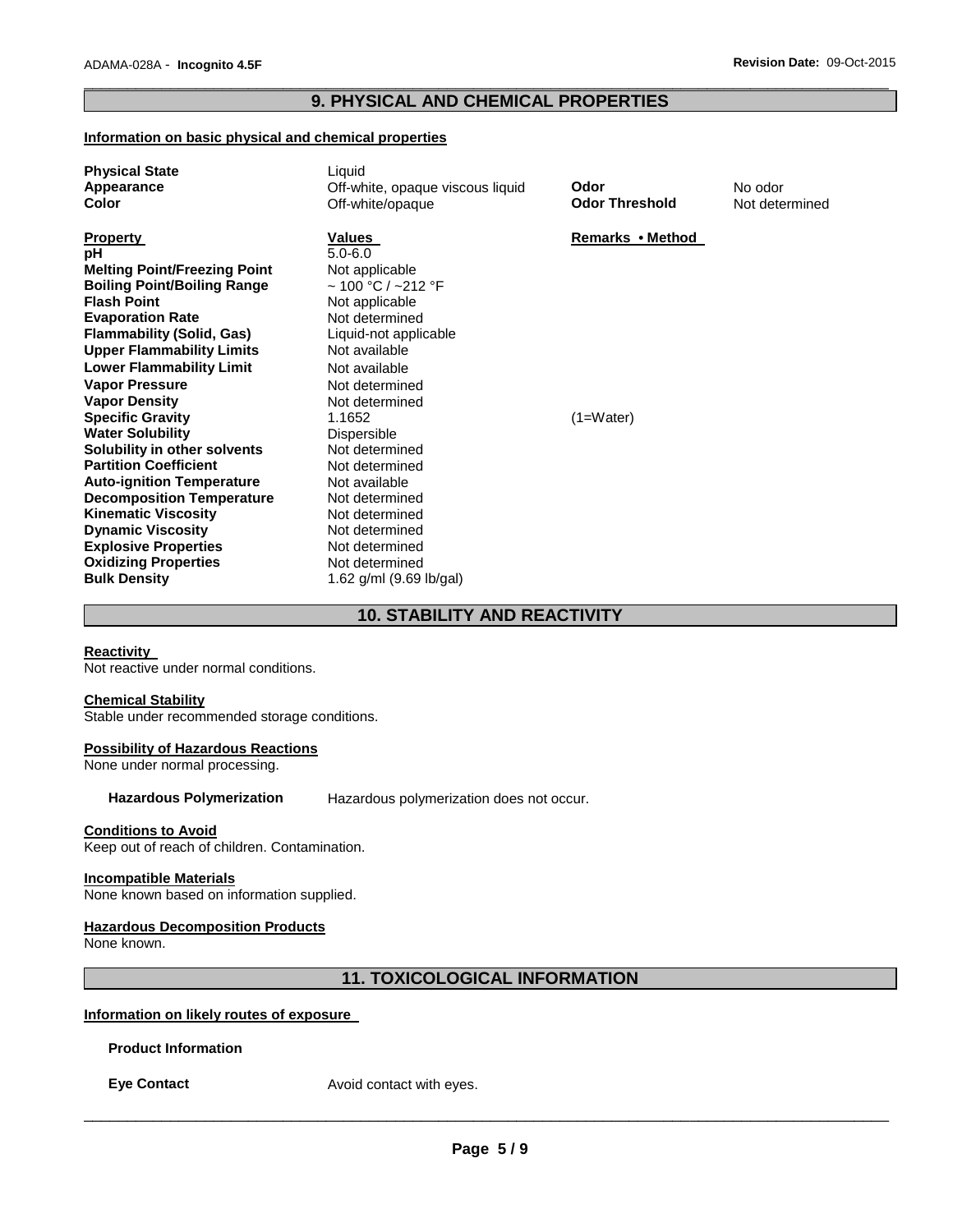**Skin Contact Avoid contact with skin.** 

**Inhalation Harmful if inhaled.** 

**Ingestion Harmful if swallowed.** 

#### **Component Information**

| <b>Chemical Name</b> | Oral LD50      | Dermal LD50               | <b>Inhalation LC50</b>     |
|----------------------|----------------|---------------------------|----------------------------|
| Thiophanate-methyl   | Rat            | $(Rat) > 10$ g/kg Rabbit) | $= 1700$ mg/m <sup>3</sup> |
| 23564-05-8           | $= 6640$ mg/kg | 10 a/ka                   | $'$ Rat $)$ 4 $\mu$        |

\_\_\_\_\_\_\_\_\_\_\_\_\_\_\_\_\_\_\_\_\_\_\_\_\_\_\_\_\_\_\_\_\_\_\_\_\_\_\_\_\_\_\_\_\_\_\_\_\_\_\_\_\_\_\_\_\_\_\_\_\_\_\_\_\_\_\_\_\_\_\_\_\_\_\_\_\_\_\_\_\_\_\_\_\_\_\_\_\_\_\_\_\_

## **Information on physical, chemical and toxicological effects**

**Symptoms** Please see section 4 of this SDS for symptoms.

## **Delayed and immediate effects as well as chronic effects from short and long-term exposure**

| Germ cell mutagenicity | Suspected of causing genetic defects.                                                                     |
|------------------------|-----------------------------------------------------------------------------------------------------------|
| Carcinogenicity        | This product does not contain any carcinogens or potential carcinogens as listed by OSHA,<br>IARC or NTP. |

**Product Information (Numerical measures of toxicity) Acute Oral LD50 (Rat)**: 1,752 mg/kg **Acute Dermal LD50 (Rabbit)**: >2,000 mg/kg **Acute Inhalation LC50 (Rat)**: >2.02 mg/L (4-hr) **Eye Irritation**: Minimally irritating. **Dermal Irritation**: Non-irritating. **Dermal Sensitization**: Not a skin sensitizer

# **12. ECOLOGICAL INFORMATION**

# **Ecotoxicity**

Very toxic to aquatic life with long lasting effects. Do not apply directly to water, or to areas where surface water is present or to intertidal areas below the mean high water mark. Runoff from treated areas may be hazardous to aquatic organisms in neighboring areas. Do not contaminate water when disposing of equipment wash water.

#### **Component Information**

| <b>Chemical Name</b>             | Algae/aguatic plants | ™ish                                       | Toxicitv to<br>microorganisms | Crustacea |
|----------------------------------|----------------------|--------------------------------------------|-------------------------------|-----------|
| Thiophanate-methyl<br>23564-05-8 |                      | 7.8: 48 h Oncorhynchus<br>mykiss mg/L LC50 |                               |           |

#### **Persistence/Degradability**

Not determined.

**Bioaccumulation**

Not determined.

**Mobility** Not determined

#### **Other Adverse Effects**

Not determined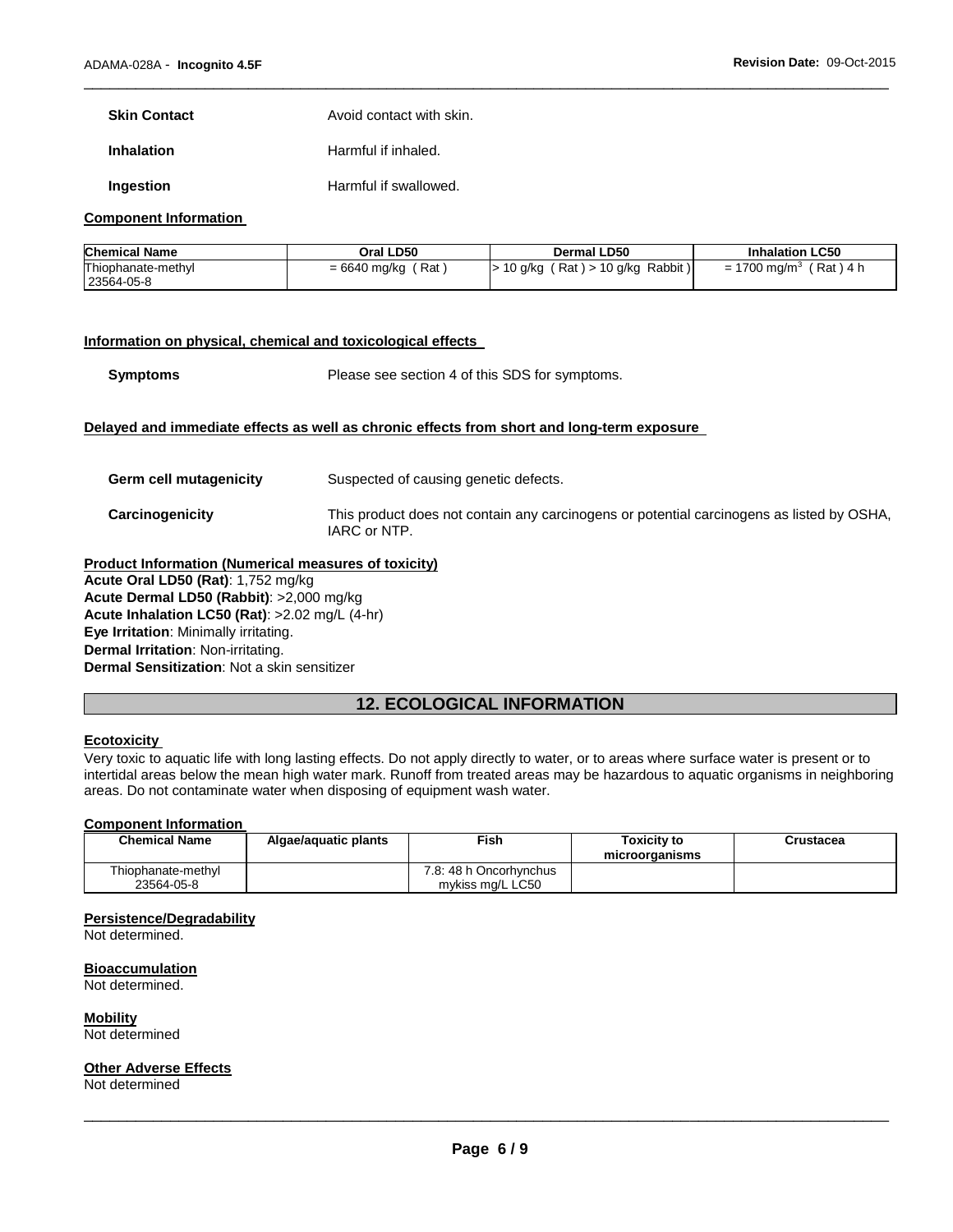# \_\_\_\_\_\_\_\_\_\_\_\_\_\_\_\_\_\_\_\_\_\_\_\_\_\_\_\_\_\_\_\_\_\_\_\_\_\_\_\_\_\_\_\_\_\_\_\_\_\_\_\_\_\_\_\_\_\_\_\_\_\_\_\_\_\_\_\_\_\_\_\_\_\_\_\_\_\_\_\_\_\_\_\_\_\_\_\_\_\_\_\_\_ **13. DISPOSAL CONSIDERATIONS**

# **Waste Treatment Methods**

| <b>Disposal of Wastes</b>     | END USERS MUST DISPOSE OF ANY UNUSED PRODUCT AS PER THE LABEL<br>RECOMMENDATIONS.<br>Pesticide wastes are acutely hazardous. Improper disposal of excess pesticide spray<br>mixture, or rinsate is a violation of federal law. If these wastes cannot be disposed of by use<br>according to label instructions, contact your State Pesticide or Environmental Control<br>Agency or the Hazardous Waste representative at the nearest EPA Regional Office for<br>quidance.<br>Under RCRA, it is the responsibility of the product user to determine at the time of disposal,<br>whether a material containing the product or derived from the product should be classified<br>as a hazardous waste. |
|-------------------------------|----------------------------------------------------------------------------------------------------------------------------------------------------------------------------------------------------------------------------------------------------------------------------------------------------------------------------------------------------------------------------------------------------------------------------------------------------------------------------------------------------------------------------------------------------------------------------------------------------------------------------------------------------------------------------------------------------|
| <b>Contaminated Packaging</b> | Disposal should be in accordance with applicable regional, national and local laws and<br>regulations.                                                                                                                                                                                                                                                                                                                                                                                                                                                                                                                                                                                             |

## **US EPA Waste Number**

| <b>Chemical Name</b> | <b>RCRA</b> | <b>RCRA - Basis for Listing</b> | <b>RCRA - D Series Wastes</b> | <b>RCRA - U Series Wastes</b> |
|----------------------|-------------|---------------------------------|-------------------------------|-------------------------------|
| i hiophanate-methvl  | J409        |                                 |                               | U409                          |
| 23564-05-8           |             |                                 |                               |                               |

|                                  | <b>14. TRANSPORT INFORMATION</b>                                                                                                                        |  |  |
|----------------------------------|---------------------------------------------------------------------------------------------------------------------------------------------------------|--|--|
| <b>DOT</b>                       | Package size less than 2.3 gallons : Not regulated                                                                                                      |  |  |
|                                  | Package larger than 2.3 Gallons:                                                                                                                        |  |  |
| <b>UN/ID No</b>                  | UN3082                                                                                                                                                  |  |  |
| <b>Proper Shipping Name</b>      | Environmentally hazardous substance, liquid, n.o.s. (Thiophanate-methyl) RQ, Marine<br>pollutant.                                                       |  |  |
| <b>Hazard Class</b>              | 9                                                                                                                                                       |  |  |
| <b>Packing Group</b>             | Ш                                                                                                                                                       |  |  |
| <b>Reportable Quantity (RQ)</b>  | $RO = 10 lb$                                                                                                                                            |  |  |
| <b>IATA</b>                      | Not regulated                                                                                                                                           |  |  |
| IMDG<br><b>Basic Description</b> | UN 3082, Environmentally hazardous Substance N.O.S., liquid, 9, PG III, Marine Pollutant<br>This material may meet the definition of a marine pollutant |  |  |

# **15. REGULATORY INFORMATION**

## **International Inventories**

**Legend:** 

**TSCA** All ingredients are listed or exempt from listing on Chemical Substance Inventory

*TSCA - United States Toxic Substances Control Act Section 8(b) Inventory* 

#### **US Federal Regulations**

# **CERCLA**

| <b>Chemical Name</b>             | <b>Hazardous Substances RQs</b> | <b>CERCLA/SARA RQ</b> | <b>Reportable Quantity (RQ)</b>          |
|----------------------------------|---------------------------------|-----------------------|------------------------------------------|
| Thiophanate-methyl<br>23564-05-8 | 10 lb                           |                       | RQ 10 lb final RQ<br>RQ 4.54 kg final RQ |
|                                  |                                 |                       |                                          |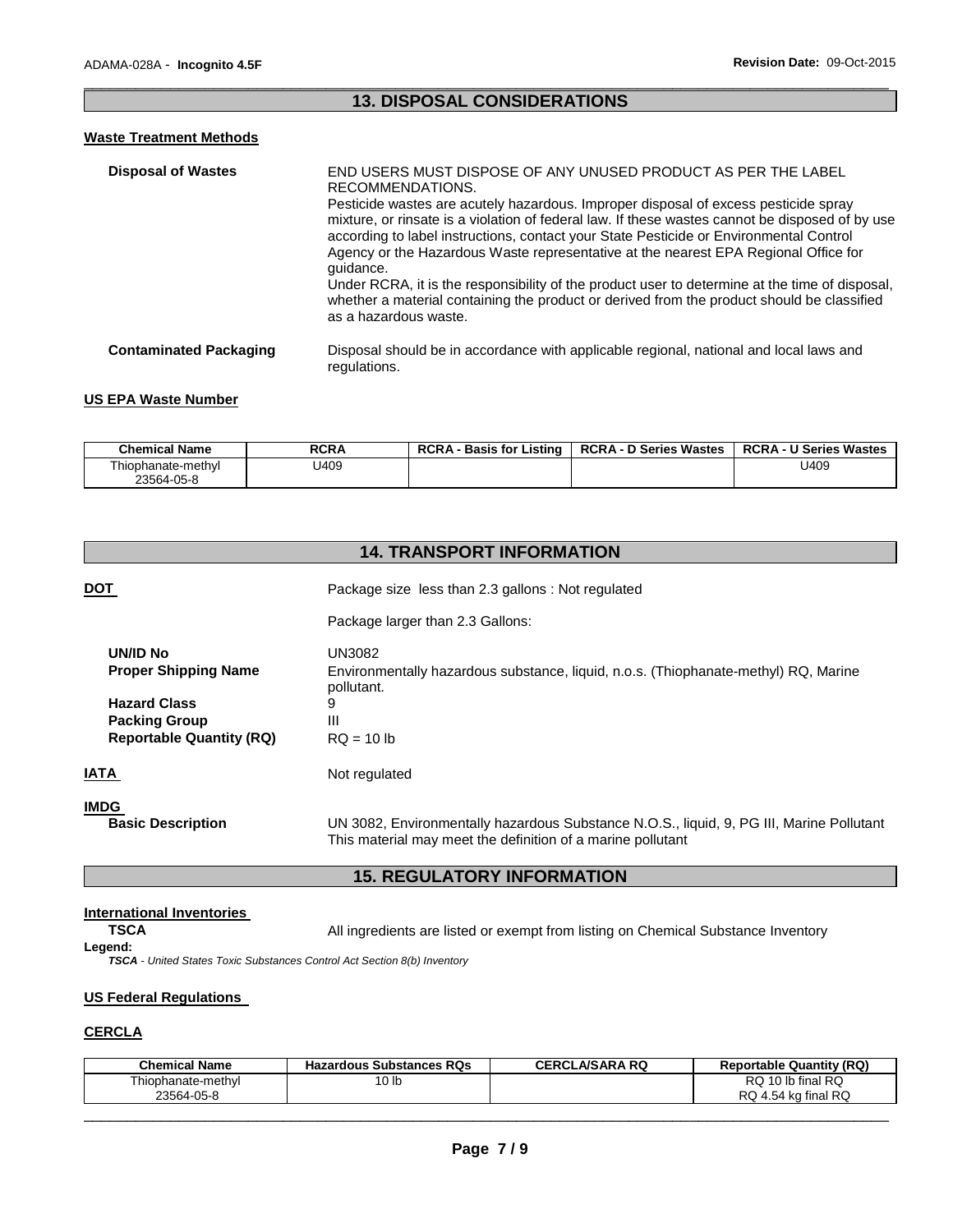#### \_\_\_\_\_\_\_\_\_\_\_\_\_\_\_\_\_\_\_\_\_\_\_\_\_\_\_\_\_\_\_\_\_\_\_\_\_\_\_\_\_\_\_\_\_\_\_\_\_\_\_\_\_\_\_\_\_\_\_\_\_\_\_\_\_\_\_\_\_\_\_\_\_\_\_\_\_\_\_\_\_\_\_\_\_\_\_\_\_\_\_\_\_ **SARA 311/312 Hazard Categories**

| <b>Acute Health Hazard</b>        | Yes |
|-----------------------------------|-----|
| <b>Chronic Health Hazard</b>      | N٥  |
| <b>Fire Hazard</b>                | N٥  |
| Sudden Release of Pressure Hazard | No. |
| <b>Reactive Hazard</b>            | N٥  |

#### **SARA 313**

| <b>Chemical Name</b>             | CAS No     | Weight-%    | <b>SARA 313 -</b><br>Threshold<br>Values % |
|----------------------------------|------------|-------------|--------------------------------------------|
| Thiophanate-methyl<br>23564-05-8 | 23564-05-8 | 45.27-48-07 | $\cdot\cdot\cdot$                          |

# **US State Regulations**

## **California Proposition 65**

This product contains the following Proposition 65 chemicals.

| <b>Chemical Name</b>                 | <b>California Proposition 65</b> |
|--------------------------------------|----------------------------------|
| 23564-05-8<br>. - Thiophanate-methyl | Female Reproductive              |
|                                      | Male Reproductive                |

#### **U.S. State Right-to-Know Regulations**

| Chemical N<br>Name   | <b>New</b><br>. Jersev | asachusetts۔۔۔۔<br>wа | Pennsvlvania |
|----------------------|------------------------|-----------------------|--------------|
| ∙meth∨∟<br>hanate-r. |                        |                       |              |
| 23564-05-8           |                        |                       |              |

# **EPA Pesticide Registration Number** EPA Reg. No. 66222-134

#### **EPA Statement**

This chemical is a pesticide product registered by the Environmental Protection Agency and is subject to certain labeling requirements under federal pesticide law. These requirements differ from the classification criteria and hazard information required for safety data sheets, and for workplace labels of non-pesticide chemicals. Following is the hazard information as required on the pesticide label:

## **EPA Pesticide Label**

Signal Word: Caution

#### **Difference between SDS and EPA pesticide label**

|                             | <b>EPA</b>                              | <b>OSHA</b>                             |
|-----------------------------|-----------------------------------------|-----------------------------------------|
| <b>Signal Word</b>          | Caution                                 | Warning                                 |
| Acute toxicity - Oral       | Harmful if swallowed                    | Harmful if swallowed                    |
| Acute toxicity - Dermal     | Harmful if absorbed<br>through the skin | N/A                                     |
| Acute toxicity - Inhalation | Harmful if inhaled                      | Harmful if inhaled                      |
| Germ cell mutagenicity      | N/A                                     | Suspected of causing genetic<br>defects |